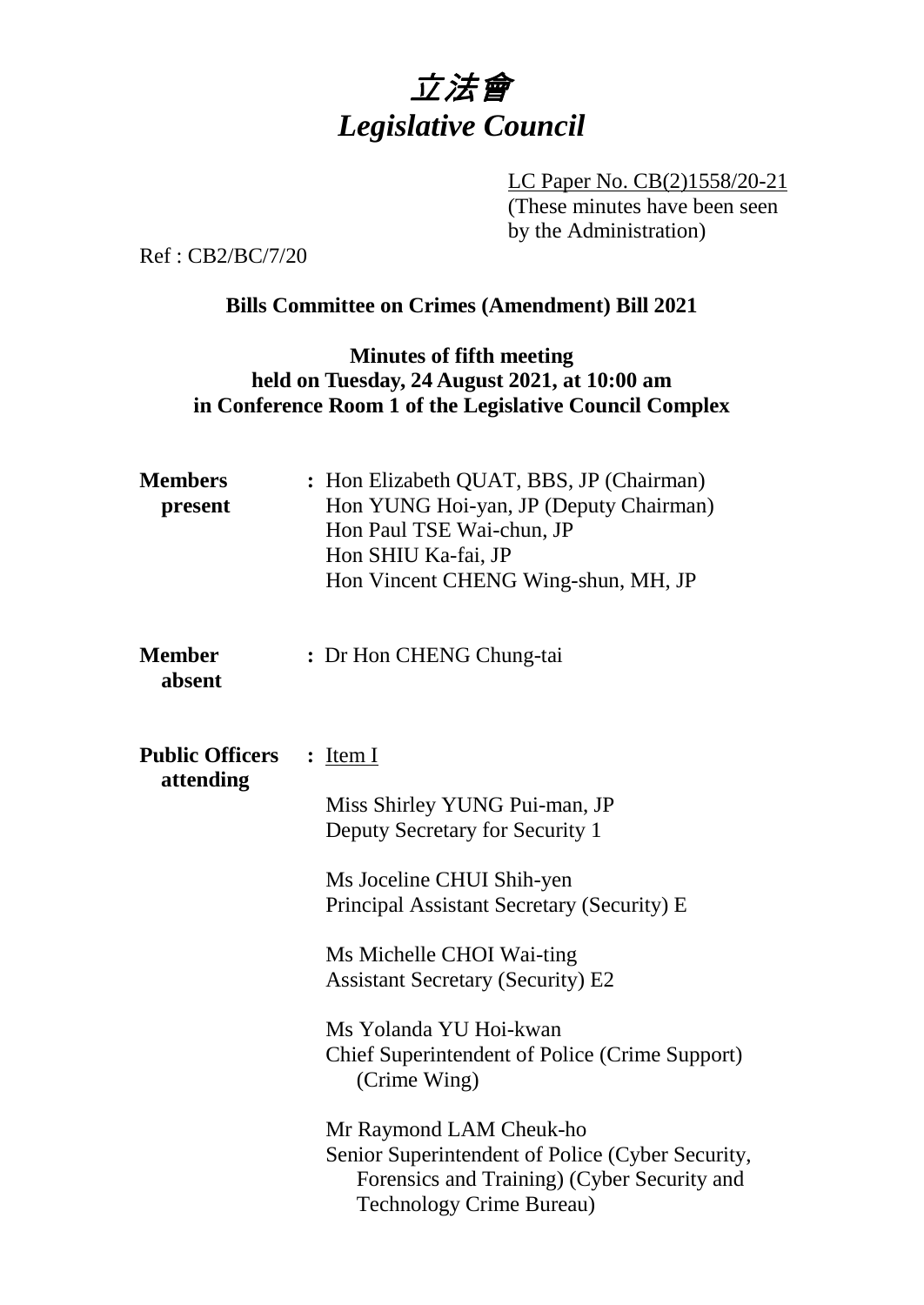|                               | Mr Jonathan LUK King-hang<br><b>Senior Government Counsel</b><br><b>Law Drafting Division</b><br>Department of Justice |
|-------------------------------|------------------------------------------------------------------------------------------------------------------------|
| <b>Clerk</b> in<br>attendance | : Miss Betty MA<br>Chief Council Secretary (2) 1                                                                       |
| <b>Staff</b> in<br>attendance | : Miss Joyce CHAN<br><b>Assistant Legal Adviser 1</b>                                                                  |
|                               | Ms Gloria TSANG<br>Senior Council Secretary (2) 7                                                                      |
|                               | Ms Kiwi NG<br>Legislative Assistant (2) 1                                                                              |

#### **I. Meeting with the Administration**

The Bills Committee deliberated (index of proceedings attached at **Annex**).

# **II. Any other business**

2. The Chairman concluded that the Bills Committee had completed the scrutiny of the Bill. Members noted that the Administration intended to resume the Second Reading debate on the Bill at the Council meeting of 29 September 2021. Members also noted that the Chairman of the Bills Committee would report the deliberations of the Bills Committee to the House Committee on 10 September 2021. The deadline for giving notice to move amendments to the Bill was 18 September 2021.

3. There being no other business, the meeting ended at 10:37 am.

Council Business Division 2 Legislative Council Secretariat 15 October 2021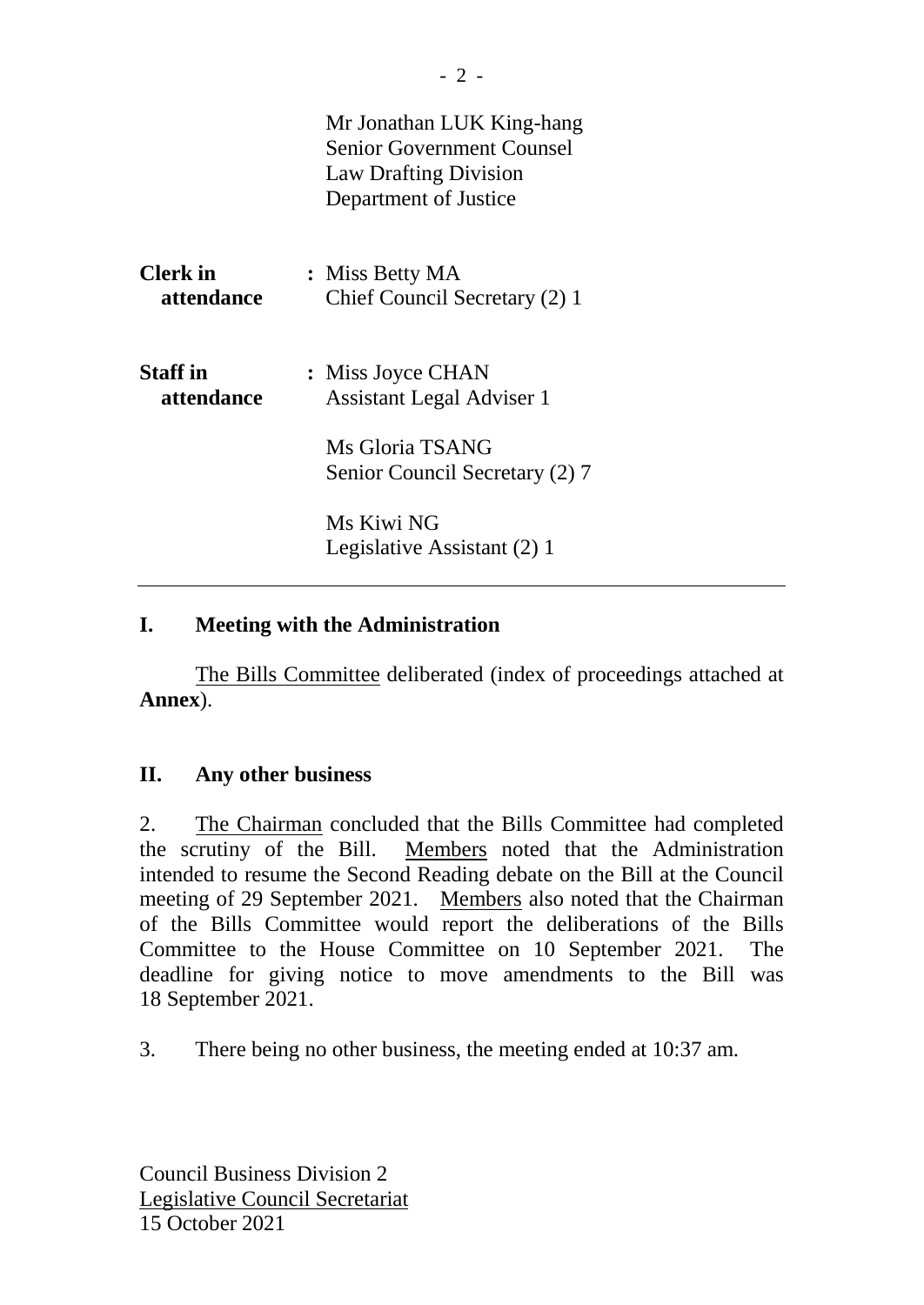# **Proceedings of fifth meeting of the Bills Committee on Crimes (Amendment) Bill 2021 held on Tuesday, 24 August 2021, at 10:00 am in Conference Room 1 of the Legislative Council Complex**

|                           | Subject(s) / Discussion                                                                                                                                                                                                                                                                                                                                                                                                                                                                                                                                                                                                                                                                                                                                                                                                                                                                                                                                                                                                                                                          | <b>Action</b><br><b>Required</b>                               |
|---------------------------|----------------------------------------------------------------------------------------------------------------------------------------------------------------------------------------------------------------------------------------------------------------------------------------------------------------------------------------------------------------------------------------------------------------------------------------------------------------------------------------------------------------------------------------------------------------------------------------------------------------------------------------------------------------------------------------------------------------------------------------------------------------------------------------------------------------------------------------------------------------------------------------------------------------------------------------------------------------------------------------------------------------------------------------------------------------------------------|----------------------------------------------------------------|
| Chairman                  | Opening remarks                                                                                                                                                                                                                                                                                                                                                                                                                                                                                                                                                                                                                                                                                                                                                                                                                                                                                                                                                                                                                                                                  |                                                                |
| Chairman<br>Admin         | Briefing by the Administration on its response to issues<br>raised at the meeting on 16 July 2021 (LC Paper No.<br>$CB(2)1386/20-21(02))$                                                                                                                                                                                                                                                                                                                                                                                                                                                                                                                                                                                                                                                                                                                                                                                                                                                                                                                                        |                                                                |
| Chairman<br>Admin         | Members agreed that the Bills Committee would continue the<br>clause-by-clause examination of the Bill with reference to the<br>Administration's proposed amendments to the Bill (Annex II to<br>LC Paper No. CB(2)1386/20-21(02)).<br>Examination of the proposed new sections 159AAD and<br>159AAE (Division 2) under clause 3 of the Bill.                                                                                                                                                                                                                                                                                                                                                                                                                                                                                                                                                                                                                                                                                                                                    |                                                                |
| Chairman<br>Admin         | Examination of the proposed new sections 159AAF to 159AAJ<br>(Division 3) under clause 3 of the Bill.                                                                                                                                                                                                                                                                                                                                                                                                                                                                                                                                                                                                                                                                                                                                                                                                                                                                                                                                                                            |                                                                |
| Admin<br>Chairman<br>ALA1 | Examination of the proposed new sections 159AAK to<br>159AAO (Division 4) under clause 3 of the Bill.<br>Proposed new section 159AAL(1)<br>Assistant Legal Adviser 1 ("ALA1") sought clarification<br>regarding the time for making an application for a disposal<br>order during criminal proceedings in relation to a specified<br>The Administration advised that the proposed<br>offence.<br>disposal order sought to render timely protection to victims.<br>As such, an application for disposal order could be made any<br>time during the criminal proceedings of a specified offence.<br>In response to the Chairman and ALA1's query concerning the<br>phrase "application made in the name of the Secretary for<br>Justice", the Administration referred to similar provisions in<br>other legislation, such as in Schedule 2 to the Prevention and<br>Control of Disease (Wearing of Mask) Regulation (Cap. 599I)<br>regarding the recovery of fixed penalty.<br>Proposed new section $159AAL(3)(a)(ii)$<br>The Chairman's enquiry and the Administration's response |                                                                |
|                           |                                                                                                                                                                                                                                                                                                                                                                                                                                                                                                                                                                                                                                                                                                                                                                                                                                                                                                                                                                                                                                                                                  | regarding the meaning of "an intimate image of an individual". |